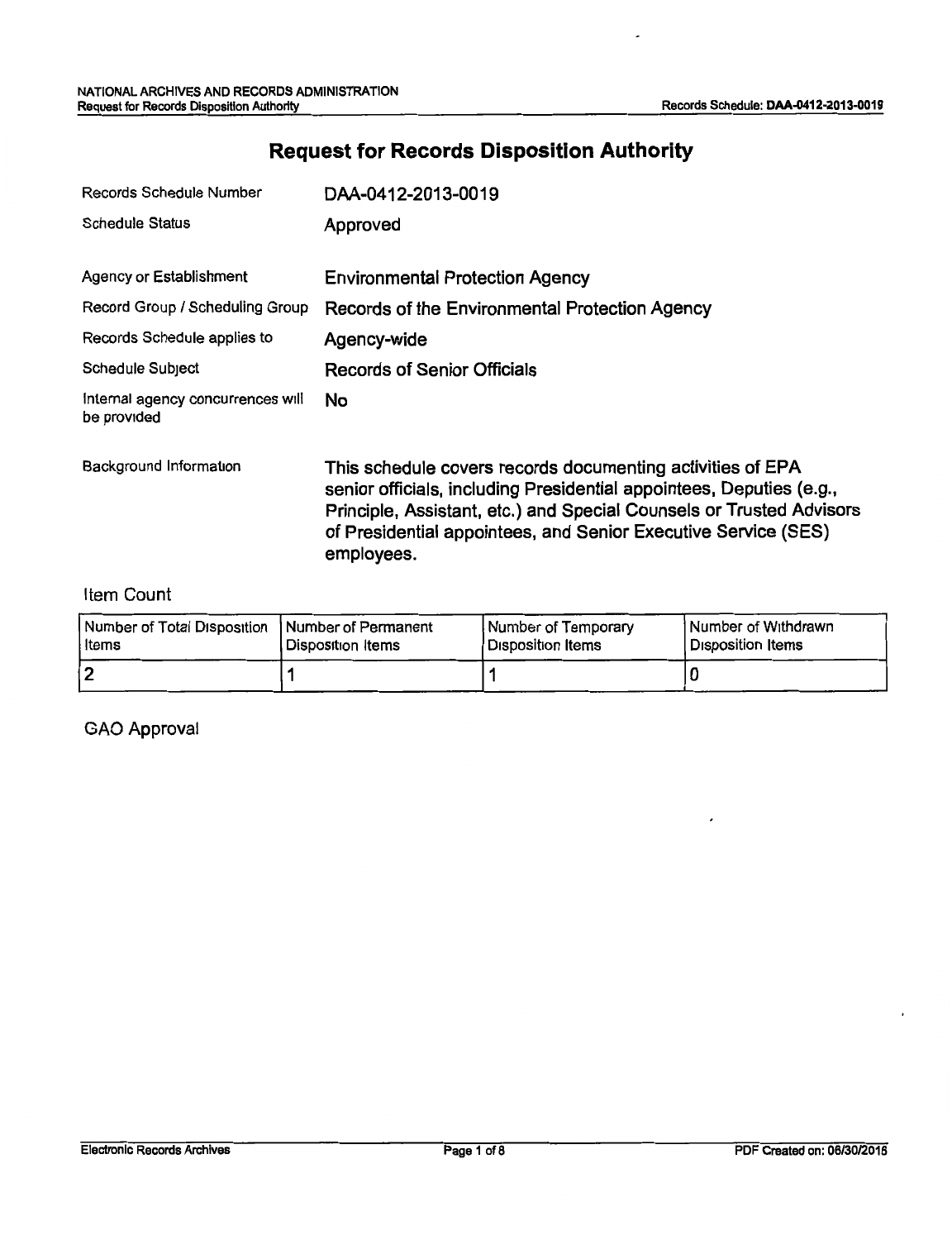## Outline of Records Schedule Items for DAA-0412-2013-0019

| Sequence Number |                                                                                                               |
|-----------------|---------------------------------------------------------------------------------------------------------------|
|                 | Records of senior officials                                                                                   |
| 111             | Historically significant records of senior officials<br>Disposition Authority Number: DAA-0412-2013-0019-0001 |
| 1.2             | Routine senior official records<br>Disposition Authority Number: DAA-0412-2013-0019-0002                      |

 $\overline{\phantom{a}}$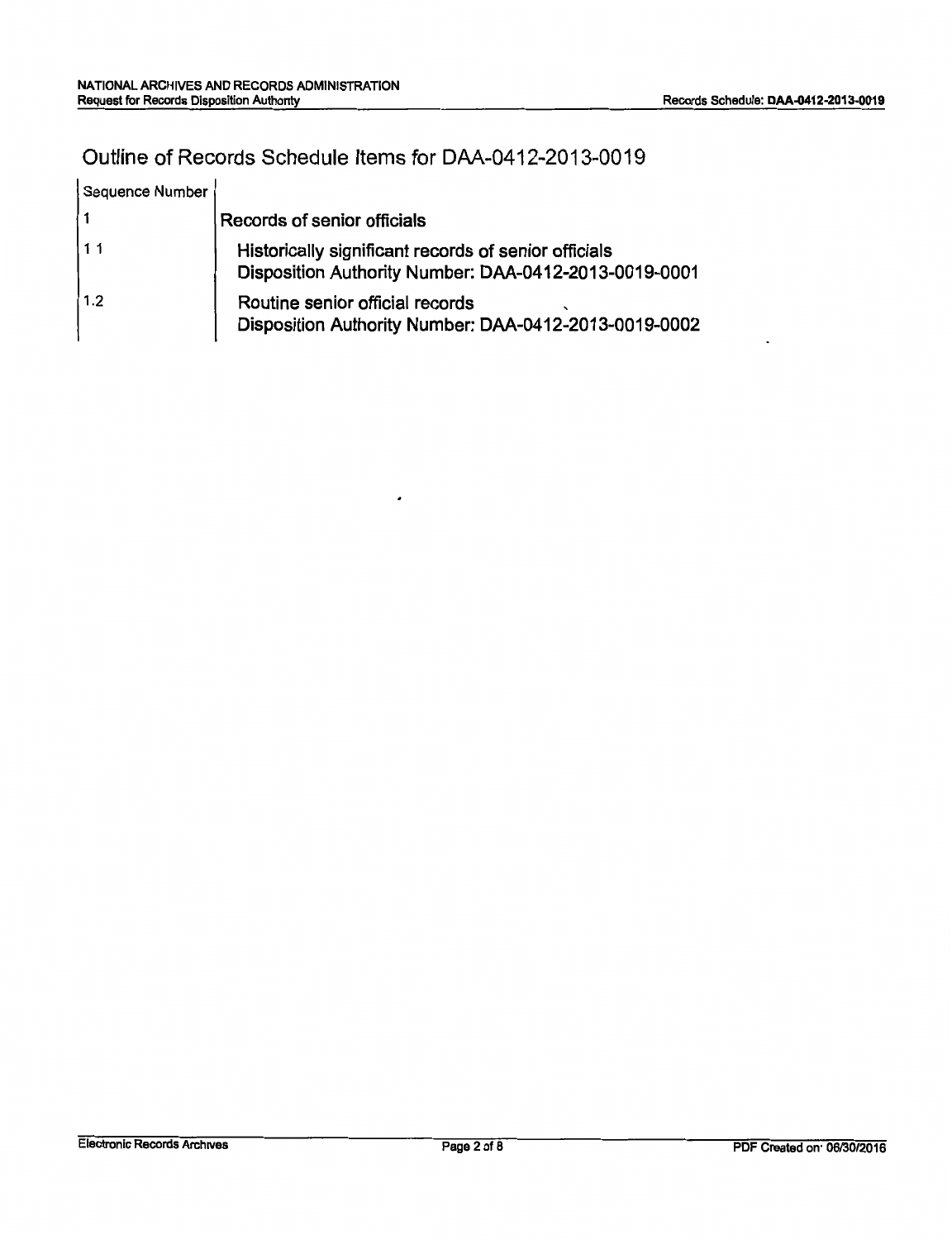### Records Schedule Items

| Sequence Number |                                                                                                                                                                                                                                                                                                                                                                                                                                                                                                                                                                                                                                                                                                                                                                                                                                                                                                                                                                                                                                                                                                                                                                               |                                                                                                                                  |                         |
|-----------------|-------------------------------------------------------------------------------------------------------------------------------------------------------------------------------------------------------------------------------------------------------------------------------------------------------------------------------------------------------------------------------------------------------------------------------------------------------------------------------------------------------------------------------------------------------------------------------------------------------------------------------------------------------------------------------------------------------------------------------------------------------------------------------------------------------------------------------------------------------------------------------------------------------------------------------------------------------------------------------------------------------------------------------------------------------------------------------------------------------------------------------------------------------------------------------|----------------------------------------------------------------------------------------------------------------------------------|-------------------------|
| 1               | Records of senior officials                                                                                                                                                                                                                                                                                                                                                                                                                                                                                                                                                                                                                                                                                                                                                                                                                                                                                                                                                                                                                                                                                                                                                   |                                                                                                                                  |                         |
| 1.1             | Historically significant records of senior officials                                                                                                                                                                                                                                                                                                                                                                                                                                                                                                                                                                                                                                                                                                                                                                                                                                                                                                                                                                                                                                                                                                                          |                                                                                                                                  |                         |
|                 | <b>Disposition Authority Number</b>                                                                                                                                                                                                                                                                                                                                                                                                                                                                                                                                                                                                                                                                                                                                                                                                                                                                                                                                                                                                                                                                                                                                           |                                                                                                                                  | DAA-0412-2013-0019-0001 |
|                 | Includes, but is not limited to: Administrator's meeting files, including documents<br>used by the Administrator, Deputy Administrator, and other senior level staff in<br>the Administrator's Office to prepare for meetings and briefings, including meeting<br>notes, invitations and acceptances, draft itineraries and schedules, copies of<br>position papers, policy statements, and other briefing or background papers;<br>calendars, schedules, and logs of daily activities, including substantive information<br>relating to official activities when not incorporated into memoranda, reports,<br>correspondence or other records included in the official files; controlled and major<br>correspondence which significantly documents the program activities and was<br>processed under special handling control procedures because of the importance<br>of the letters or time requirements of replies, including copies of incoming letters,<br>responses, and enclosures, indexes to the correspondence; and speeches and<br>presentations prepared for delivery while representing EPA, and congressional and<br>expert testimony related to non-EPA cases. |                                                                                                                                  |                         |
|                 | Final Disposition<br>Permanent                                                                                                                                                                                                                                                                                                                                                                                                                                                                                                                                                                                                                                                                                                                                                                                                                                                                                                                                                                                                                                                                                                                                                |                                                                                                                                  |                         |
|                 | <b>Item Status</b>                                                                                                                                                                                                                                                                                                                                                                                                                                                                                                                                                                                                                                                                                                                                                                                                                                                                                                                                                                                                                                                                                                                                                            | Active                                                                                                                           |                         |
|                 | Is this item media neutral?                                                                                                                                                                                                                                                                                                                                                                                                                                                                                                                                                                                                                                                                                                                                                                                                                                                                                                                                                                                                                                                                                                                                                   | Yes                                                                                                                              |                         |
|                 | Do any of the records covered<br>by this item currently exist in<br>electronic format(s) other than e-<br>mail and word processing?                                                                                                                                                                                                                                                                                                                                                                                                                                                                                                                                                                                                                                                                                                                                                                                                                                                                                                                                                                                                                                           | Yes                                                                                                                              |                         |
|                 | Do any of the records covered<br>by this item exist as structured<br>electronic data?                                                                                                                                                                                                                                                                                                                                                                                                                                                                                                                                                                                                                                                                                                                                                                                                                                                                                                                                                                                                                                                                                         | Yes                                                                                                                              |                         |
|                 | <b>Manual Citation</b>                                                                                                                                                                                                                                                                                                                                                                                                                                                                                                                                                                                                                                                                                                                                                                                                                                                                                                                                                                                                                                                                                                                                                        |                                                                                                                                  | Manual Title            |
|                 | EPA 1051 item a                                                                                                                                                                                                                                                                                                                                                                                                                                                                                                                                                                                                                                                                                                                                                                                                                                                                                                                                                                                                                                                                                                                                                               |                                                                                                                                  |                         |
|                 | <b>GRS or Superseded Authority</b><br>Citation                                                                                                                                                                                                                                                                                                                                                                                                                                                                                                                                                                                                                                                                                                                                                                                                                                                                                                                                                                                                                                                                                                                                | N1-412-06-5a<br>N1-412-06-8a(1)<br>N1-412-06-8a(2)<br>N1-412-06-10a(1)<br>N1-412-06-10a(2)<br>N1-412-07-9a(1)<br>N1-412-07-9a(2) |                         |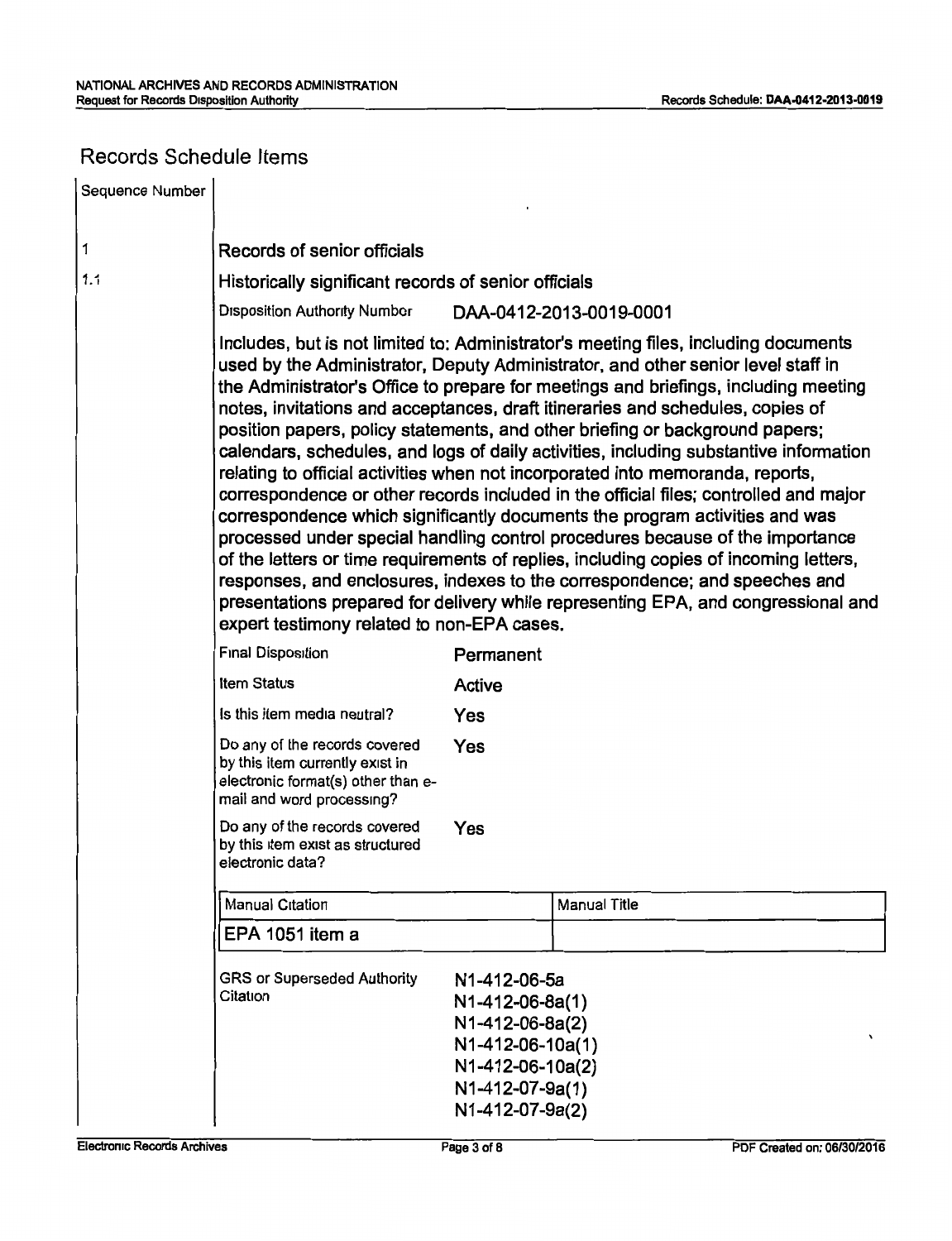$\overline{\phantom{a}}$ 

| <b>Disposition Instruction</b>                                                                                                      |                                                                                                                                                                                                                                                                                                                                                        |
|-------------------------------------------------------------------------------------------------------------------------------------|--------------------------------------------------------------------------------------------------------------------------------------------------------------------------------------------------------------------------------------------------------------------------------------------------------------------------------------------------------|
| <b>Cutoff Instruction</b>                                                                                                           | Close at end of calendar or fiscal year or when no<br>longer needed for current agency business.                                                                                                                                                                                                                                                       |
| <b>Transfer to the National Archives</b><br>for Accessioning                                                                        | Transfer to the National Archives 15 years after file<br>closure.                                                                                                                                                                                                                                                                                      |
| <b>Additional Information</b>                                                                                                       |                                                                                                                                                                                                                                                                                                                                                        |
| What will be the date span of the<br>initial transfer of records to the<br>National Archives?                                       | Unknown<br>Transfer of these records is ongoing.                                                                                                                                                                                                                                                                                                       |
| How frequently will your agency<br>transfer these records to the<br><b>National Archives?</b>                                       | Unknown<br>Transfer of these records is ongoing.                                                                                                                                                                                                                                                                                                       |
| Routine senior official records                                                                                                     |                                                                                                                                                                                                                                                                                                                                                        |
| Disposition Authority Number                                                                                                        | DAA-0412-2013-0019-0002                                                                                                                                                                                                                                                                                                                                |
|                                                                                                                                     |                                                                                                                                                                                                                                                                                                                                                        |
| housekeeping records covered by schedule 1006.<br>Final Disposition                                                                 |                                                                                                                                                                                                                                                                                                                                                        |
| <b>Item Status</b>                                                                                                                  | Temporary                                                                                                                                                                                                                                                                                                                                              |
| Is this item media neutral?                                                                                                         | Active<br>Yes                                                                                                                                                                                                                                                                                                                                          |
| Do any of the records covered<br>by this item currently exist in<br>electronic format(s) other than e-<br>mail and word processing? | Yes                                                                                                                                                                                                                                                                                                                                                    |
| Do any of the records covered<br>by this item exist as structured<br>electronic data?                                               | Yes                                                                                                                                                                                                                                                                                                                                                    |
| <b>Manual Citation</b>                                                                                                              | Manual Title                                                                                                                                                                                                                                                                                                                                           |
| EPA 1051 item b                                                                                                                     |                                                                                                                                                                                                                                                                                                                                                        |
| GRS or Superseded Authority<br>Citation                                                                                             | Includes, but is not limited to: program management files related to the on-going<br>management of programs and routine projects within programs for both mission<br>and operational programs. Excludes: program management files maintained by<br>EPA employees other than senior officials, and general administrative and routine<br>N1-412-06-6/2a |
| Disposition Instruction                                                                                                             |                                                                                                                                                                                                                                                                                                                                                        |

1.2

 $\ddot{\phantom{a}}$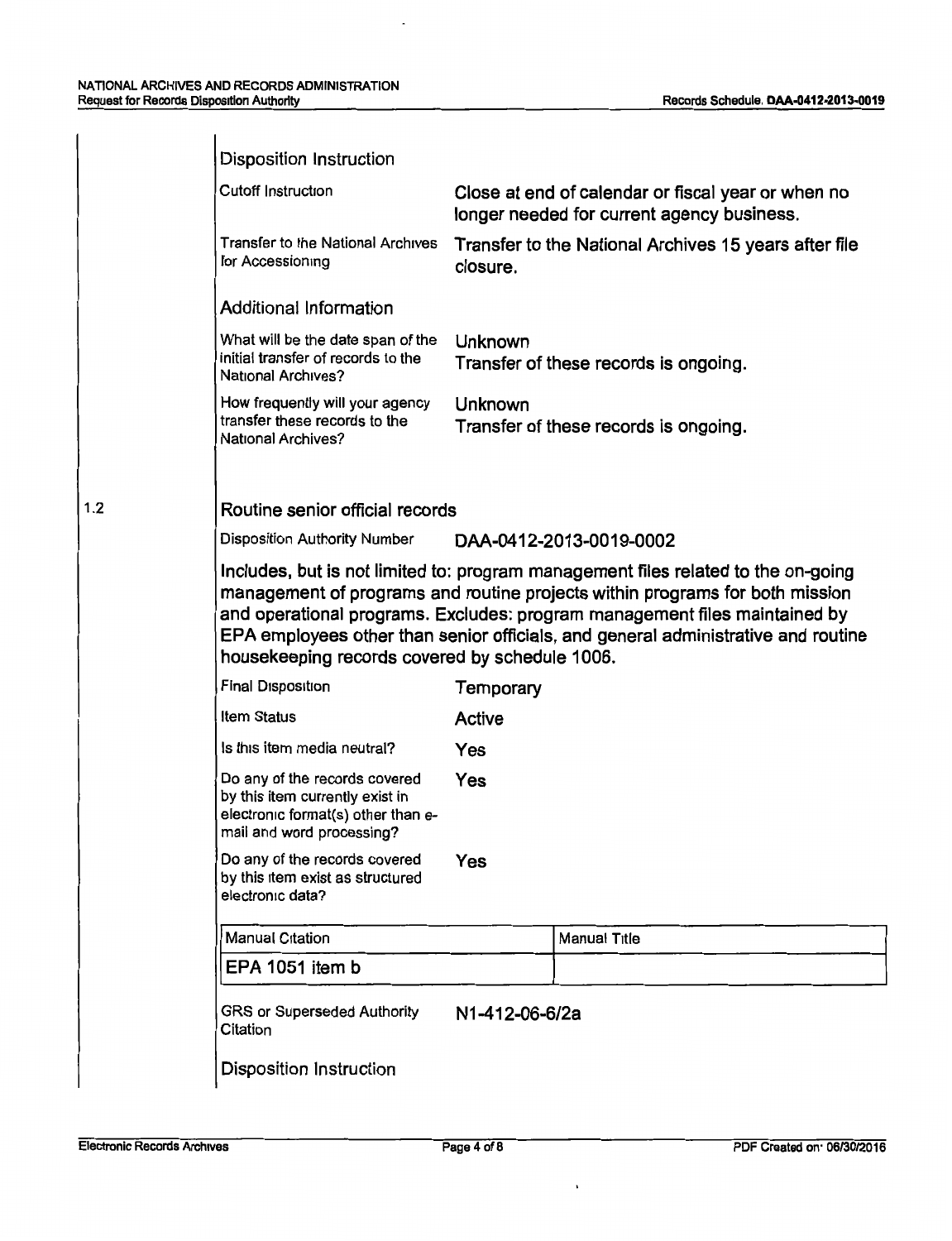| Cutoff Instruction      | Close at end of calendar or fiscal year or when no<br>longer needed for current agency business. |
|-------------------------|--------------------------------------------------------------------------------------------------|
| <b>Retention Period</b> | Destroy 10 year(s) after file closure.                                                           |
| Additional Information  |                                                                                                  |
| GAO Approval            | <b>Not Required</b>                                                                              |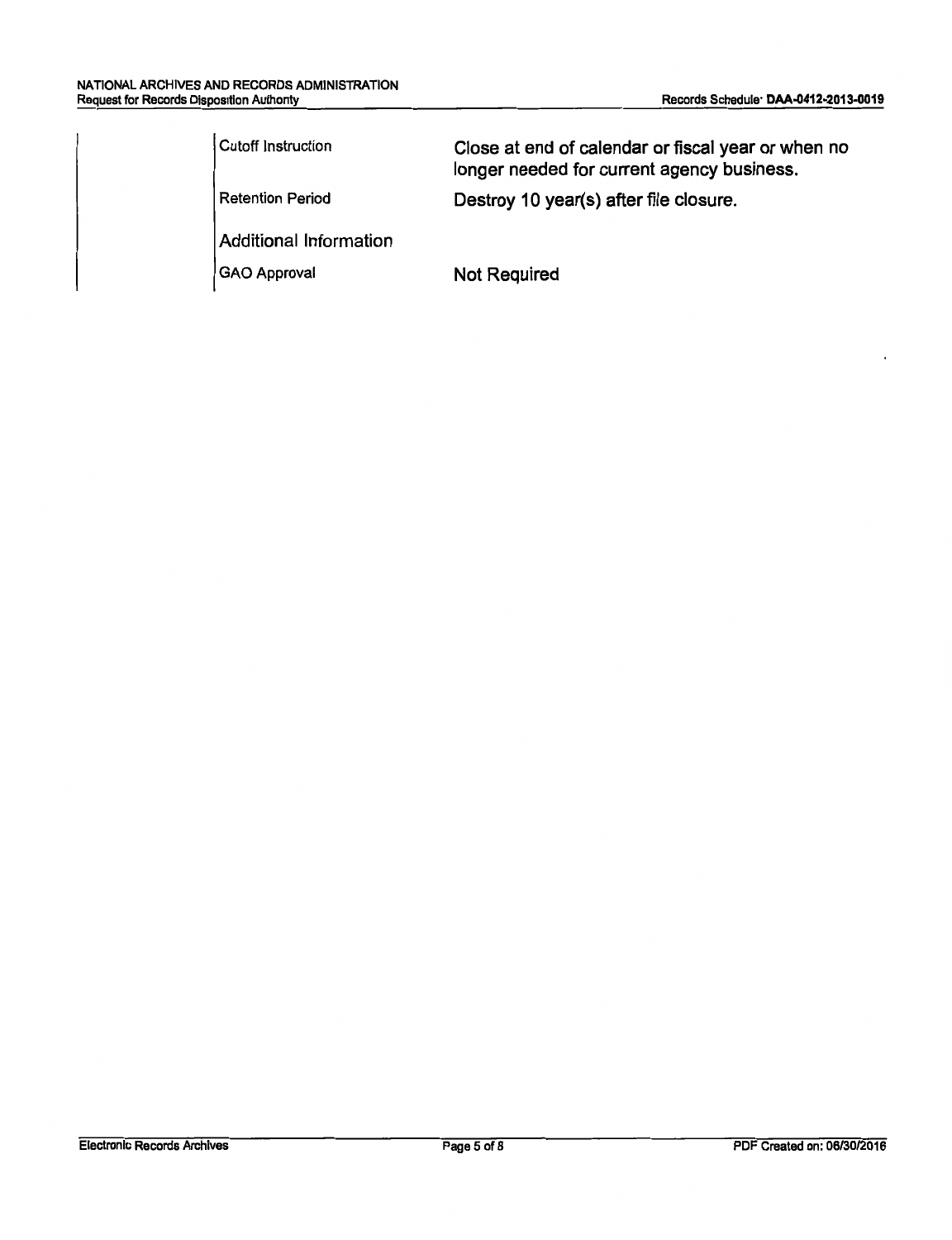# Agency Certification

 $\overline{a}$ 

I hereby certify that I am authorized to act for this agency in matters pertaining to the disposition of its records and that the records proposed for disposal in this schedule are not now needed for the business of the agency or will not be needed after the retention periods specified.

#### Signatory Information

| Date       | <b>Action</b>                                    | <b>By</b>         | <b>Title</b>                            | Organization                                                                                             |
|------------|--------------------------------------------------|-------------------|-----------------------------------------|----------------------------------------------------------------------------------------------------------|
| 08/09/2013 | Certify                                          | <b>John Ellis</b> | <b>Agency Records Off</b><br>icer       | <b>Office of Environmental</b><br>Information - Office of<br><b>Information Collection</b>               |
| 08/28/2013 | <b>Return for Revisio</b><br>n                   | Henry Wolfinger   | Appraiser                               | <b>National Archives and</b><br><b>Records Administration</b><br>- Records Management<br><b>Services</b> |
| 08/28/2013 | <b>Submit For Certific</b><br>ation              | <b>Sandy York</b> | <b>Records Information</b><br>Manager V | <b>Office of Environmental</b><br>Information -<br>records and Content<br><b>Management Branch</b>       |
| 08/28/2013 | Certify                                          | John Ellis        | <b>Agency Records Off</b><br>icer       | <b>Office of Environmental</b><br>Information - Office of<br><b>Information Collection</b>               |
| 09/16/2013 | <b>Return for Revisio</b><br>n                   | Henry Wolfinger   | Appraiser                               | <b>National Archives and</b><br><b>Records Administration</b><br>- Records Management<br><b>Services</b> |
| 09/18/2013 | <b>Submit For Certific   Sandy York</b><br>ation |                   | <b>Records Information</b><br>Manager V | <b>Office of Environmental</b><br>Information -<br>records and Content<br><b>Management Branch</b>       |
| 09/18/2013 | Certify                                          | <b>John Ellis</b> | <b>Agency Records Off</b><br>icer       | <b>Office of Environmental</b><br>Information - Office of<br><b>Information Collection</b>               |
| 03/25/2015 | <b>Return for Revisio</b><br>n                   | Henry Wolfinger   | Appraiser                               | National Archives and<br><b>Records Administration</b><br>- Records Management<br><b>Services</b>        |
| 08/06/2015 | Submit For Certific Sandy York<br>ation          |                   | <b>Records Information</b><br>Manager V | <b>Office of Environmental</b><br>Information -<br>records and Content<br><b>Management Branch</b>       |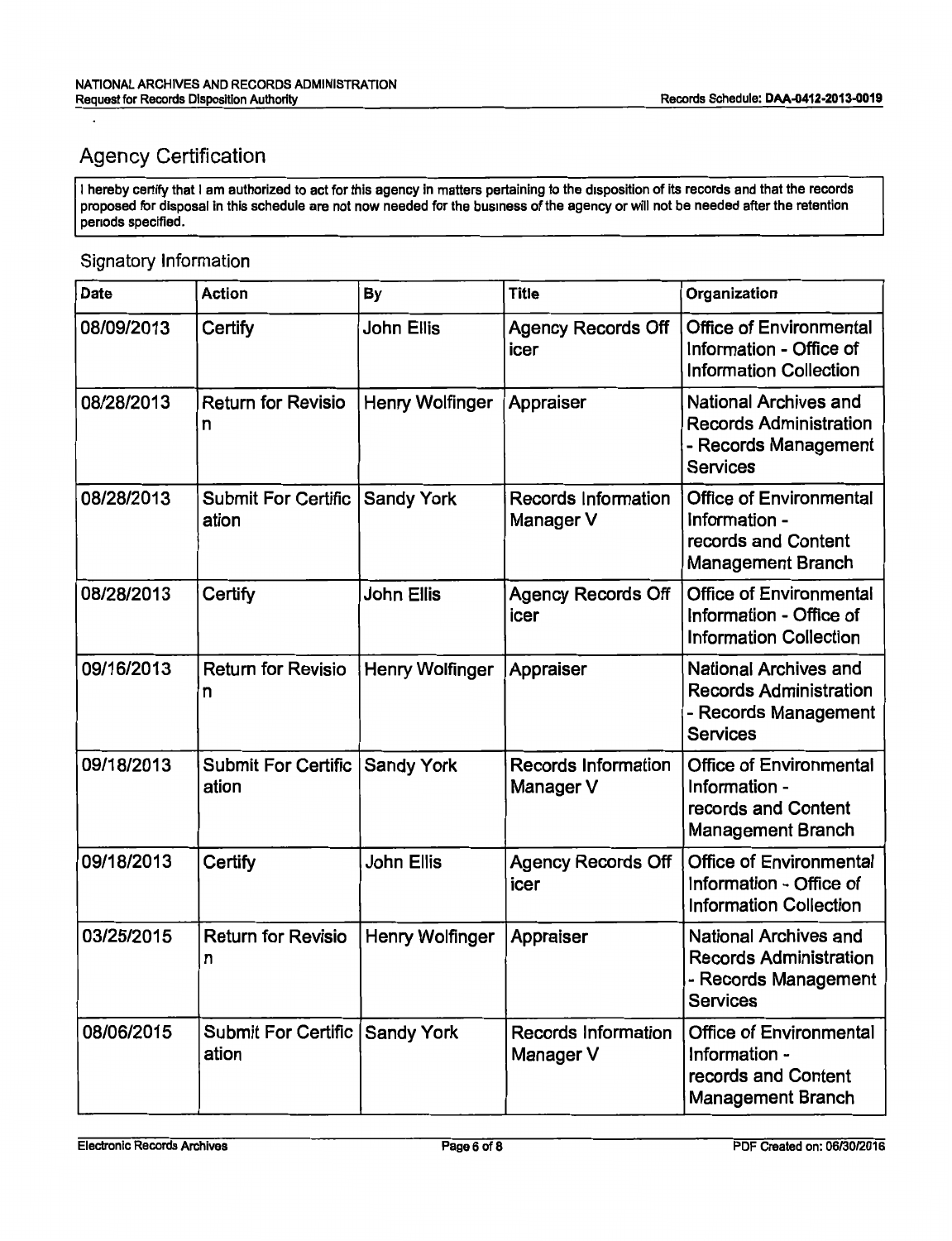| 02/01/2016 | Return to Submitte John Ellis       |                            | <b>Agency Records Off</b><br>icer                            | <b>Office of Environmental</b><br>Information - Office of<br><b>Information Collection</b>                |
|------------|-------------------------------------|----------------------------|--------------------------------------------------------------|-----------------------------------------------------------------------------------------------------------|
| 02/16/2016 | Submit For Certific<br>ation        | <b>Sandy York</b>          | <b>Records Information</b><br>Manager V                      | <b>Office of Environmental</b><br>Information -<br>records and Content<br><b>Management Branch</b>        |
| 02/16/2016 | Certify                             | John Ellis                 | <b>Agency Records Off</b><br>icer                            | <b>Office of Environmental</b><br>Information - Office of<br><b>Information Collection</b>                |
| 03/03/2016 | <b>Return for Revisio</b><br>n      | Henry Wolfinger            | Appraiser                                                    | National Archives and<br><b>Records Administration</b><br>- Records Management<br><b>Services</b>         |
| 03/03/2016 | <b>Submit For Certific</b><br>ation | <b>Sandy York</b>          | Records Information<br>Manager V                             | <b>Office of Environmental</b><br>Information -<br>records and Content<br><b>Management Branch</b>        |
| 03/03/2016 | Certify                             | John Ellis                 | <b>Agency Records Off</b><br>icer                            | <b>Office of Environmental</b><br>Information - Office of<br><b>Information Collection</b>                |
| 06/20/2016 | <b>Submit for Concur</b><br>rence   | <b>Henry Wolfinger</b>     | Appraiser                                                    | National Archives and<br><b>Records Administration</b><br>- Records Management<br><b>Services</b>         |
| 06/21/2016 | Concur                              | Margaret<br><b>Hawkins</b> | <b>Director of Records</b><br><b>Management Servic</b><br>es | <b>National Records</b><br><b>Management Program</b><br>- ACNR Records<br><b>Management Serivces</b>      |
| 06/22/2016 | Concur                              | Laurence<br><b>Brewer</b>  | Director, National R<br>ecords Management<br>Program         | National Archives and<br><b>Records Administration</b><br>- National Records<br><b>Management Program</b> |
| 06/27/2016 | Approve                             | David Ferriero             | <b>Archivist of the Unite</b><br>d States                    | Office of the Archivist -<br><b>Office of the Archivist</b>                                               |

 $\overline{\phantom{a}}$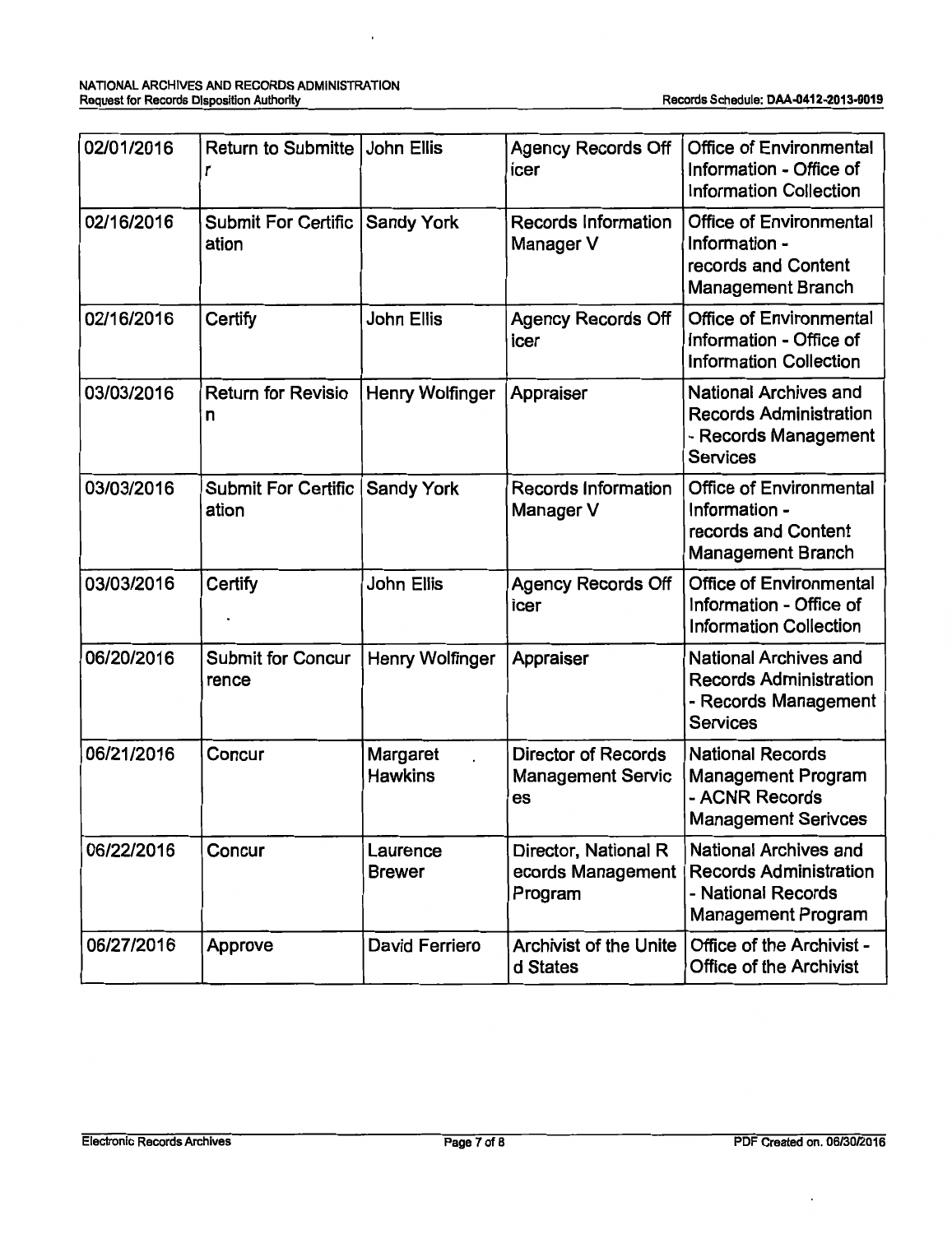### **401 Administrative Management Records of Senior Officials**

Activities of EPA senior officials, including Presidential appointees, Deputies (e.g., Principle, Assistant, etc.) and Special Counsels of Presidential appointees; Senior Executive Service (SES) employees and employees with decision-making authority over EPA policies, guidance and regulations.

| <b>Previous</b><br><b>Schedule</b> | <b>Previous Title</b>                                                                                                    | <b>Previous Retention</b>                                                                                                                                                                                                                                         | <b>New</b><br><b>Schedule</b> |
|------------------------------------|--------------------------------------------------------------------------------------------------------------------------|-------------------------------------------------------------------------------------------------------------------------------------------------------------------------------------------------------------------------------------------------------------------|-------------------------------|
| 006a<br>N1-412-06-<br>6/2a         | Program Management Files -<br>Senior officials                                                                           | Close inactive records at end<br>of calendar year. Destroy 10<br>vears after file closure.                                                                                                                                                                        | 1051b                         |
| 111a<br>N1-412-06-<br>5a           | Calendars, Schedules, and<br>Logs of Daily Activities -<br>Senior officials and assistants<br>to those officials         | Close at end of calendar year.<br><b>Transfer to the National</b><br>Archives 5 years after file<br>closure, with any related<br>documentation and external<br>finding aids, as specified in 36<br>CFR 1235.44-1235.50 or<br>standards applicable at the<br>time. | 1051a                         |
| 140a(1)<br>N1-412-06-<br>8a(1)     | Speeches and Testimony -<br>Senior officials - Nonelectronic                                                             | Close inactive records at end<br>of calendar year. Transfer to<br>the National Archives 10<br>years after file closure.                                                                                                                                           | 1051a                         |
| 140a(2)<br>N1-412-06-<br>8a(2)     | Speeches and Testimony -<br>Senior officials - Electronic                                                                | Close at end of calendar year.<br><b>Transfer to the National</b><br>Archives 5 years after file<br>closure, with any related<br>documentation and external<br>finding aids, as specified in 36<br>CFR 1235.44-1235.50 or<br>standards applicable at the<br>time. | 1051a                         |
| 140a(3)<br>N1-412-06-<br>8a(3)     | Speeches and Testimony -<br>Senior officials - Electronic<br>copy of records transferred to<br>the National Archives     | Close file upon transfer to the<br>National Archives, Delete<br>after electronic record copy is<br>successfully transferred to the<br>National Archives.                                                                                                          | 1051<br>guidance<br>008a      |
| 141a(1)<br>N1-412-06-<br>10a(1)    | <b>Controlled and Major</b><br>Correspondence - Senior<br>officials and assistants to those<br>officials - Nonelectronic | Close inactive records at end<br>of year. Transfer to the<br>National Archives in 5 year<br>blocks, 20 years after file<br>closure.                                                                                                                               | 1051a                         |
| 141a(2)<br>N1-412-06-<br>10a(2)    | <b>Controlled and Major</b><br>Correspondence - Senior<br>officials and assistants to those<br>officials - Electronic    | Close at end of calendar year.<br><b>Transfer to the National</b><br>Archives 5 years after file<br>closure, with any related<br>documentation and external<br>finding aids, as specified in 36<br>CFR 1235.44-1235.50 or<br>standards applicable at the<br>time. | 1051a                         |